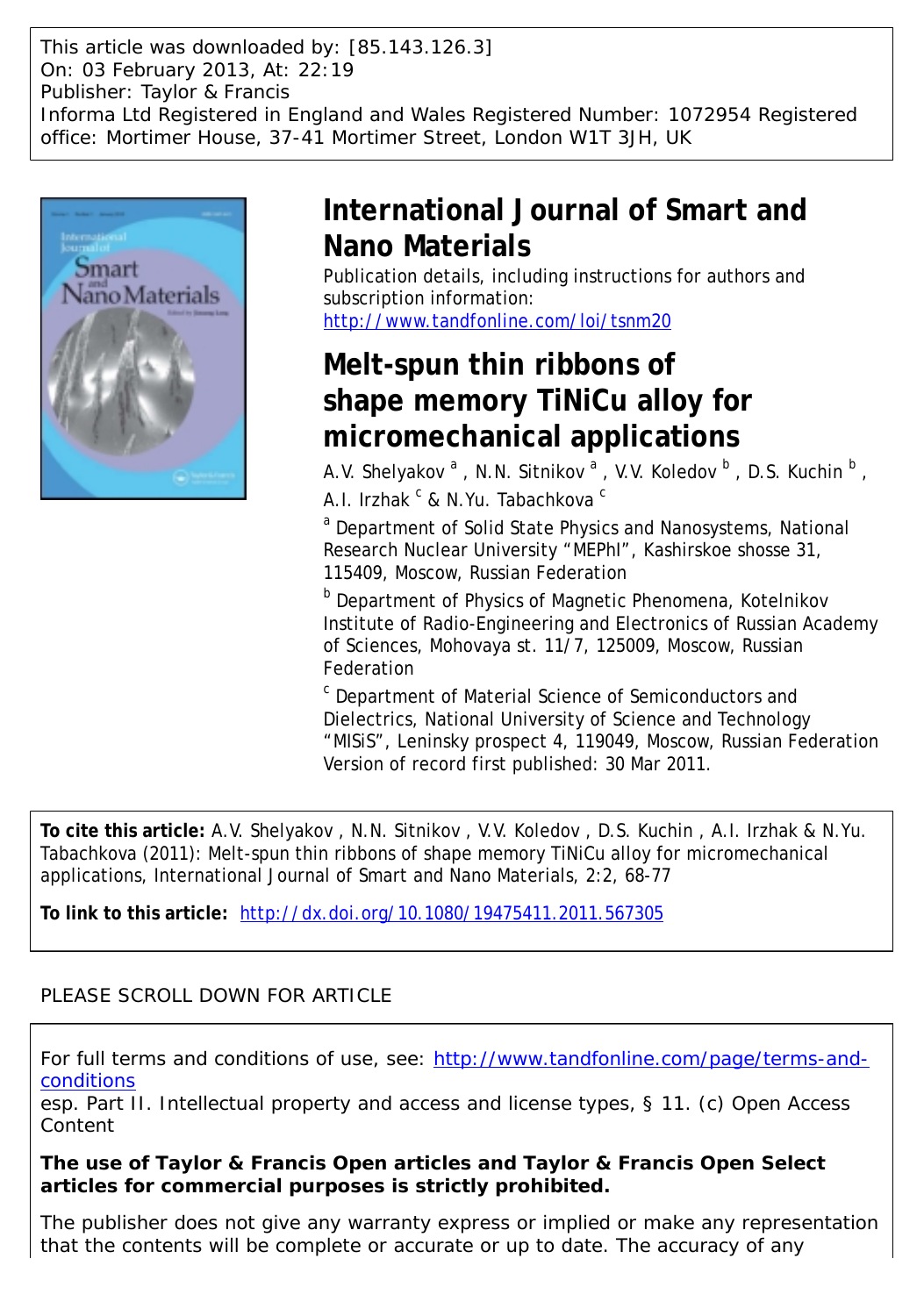instructions, formulae, and drug doses should be independently verified with primary sources. The publisher shall not be liable for any loss, actions, claims, proceedings, demand, or costs or damages whatsoever or howsoever caused arising directly or indirectly in connection with or arising out of the use of this material.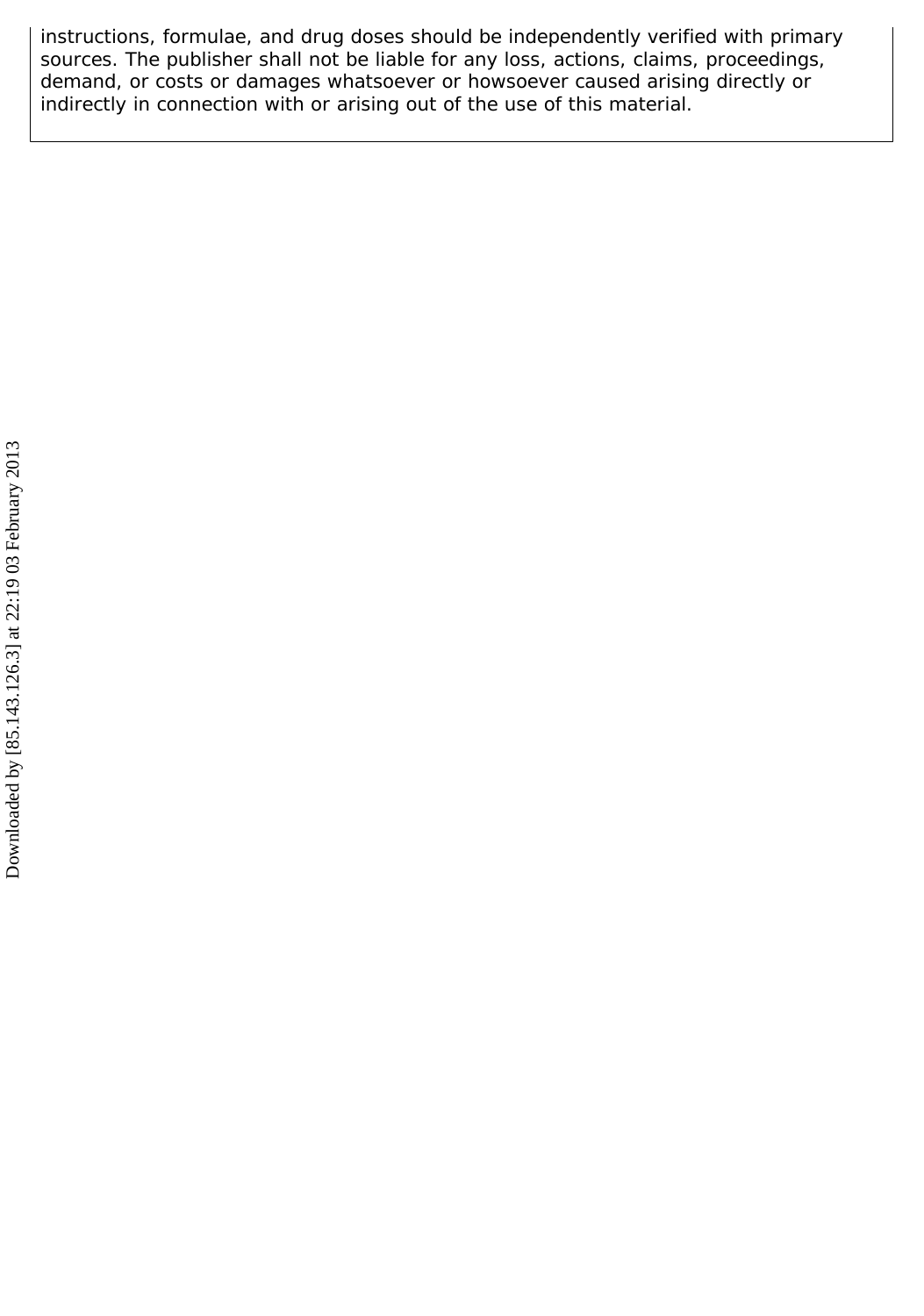

### **Melt-spun thin ribbons of shape memory TiNiCu alloy for micromechanical applications**

A.V. Shelyakov<sup>a\*</sup>, N.N. Sitnikov<sup>a</sup>, V.V. Koledov<sup>b</sup>, D.S. Kuchin<sup>b</sup>, A.I. Irzhak<sup>c</sup> and N.Yu. Tabachkova<sup>c</sup>

*aDepartment of Solid State Physics and Nanosystems, National Research Nuclear University "MEPhI", Kashirskoe shosse 31, 115409 Moscow, Russian Federation; bDepartment of Physics of Magnetic Phenomena, Kotelnikov Institute of Radio-Engineering and Electronics of Russian Academy of Sciences, Mohovaya st. 11*/*7, 125009 Moscow, Russian Federation; <sup>c</sup> Department of Material Science of Semiconductors and Dielectrics, National University of Science and*

*Technology "MISiS", Leninsky prospect 4, 119049 Moscow, Russian Federation*

(*Received 9 November 2010; final version received 25 February 2011*)

The development of micromechanical devices (MEMS and NEMS) on the basis of nanostructured shape memory alloys is reported. A  $Ti_{50}Ni_{25}Cu_{25}$  (at. %) alloy fabricated by the melt spinning technique in the form of a ribbon with a thickness around 40 µm and a width about 1.5 mm was chosen as a starting material. Technological parameters were optimized to produce the alloy in an amorphous state. The thickness of the ribbon was reduced to  $5-14 \mu m$  by means of electrochemical polishing. A nanostructural state of the thin ribbons was obtained via the dynamic crystallization of the amorphous alloy by application of a single electric pulse with duration in the range of  $300-900$   $\mu$ s. A microtweezers prototype with a composite cantilever of 0.8  $\mu$ m thick and  $8 \mu m$  long was developed and produced on the basis of the obtained nanostructured thin ribbons by means of the focused ion beam technique. Controlled deformation of the micromanipulator was achieved by heating using semiconductor laser radiation in a vacuum chamber of scanning ion-probe microscope.

**Keywords:** melt-spun ribbon; shape memory alloy; composite micromanipulator; microtweezers

#### **1. Introduction**

Shape memory alloys (SMAs) are promising potential candidates for various novel technical applications. In recent years, they have impressively entered into such application fields as power, instrument and mechanical engineering, aerospace technology, and robotics. The new arising needs in the field of micro (nano)-electro-mechanical system (MEMS and NEMS) applications require small, cheap and fast responding devices based on such alloys  $[1-11]$ . This seriously motivates the necessity to develop new thin SMA materials. Recently melt-spinning and planar flow-casting techniques were used for production of SMA thin ribbons of a thickness in the range of  $20-60 \mu m$  [12–17]. The rapidly quenched alloys of the quasi-binary TiNi–TiCu system with high Cu contents can feature an amorphous state at high cooling rates. Standard isothermal heat treatment

<sup>\*</sup>Corresponding author. Email: avshelyakov@mephi.ru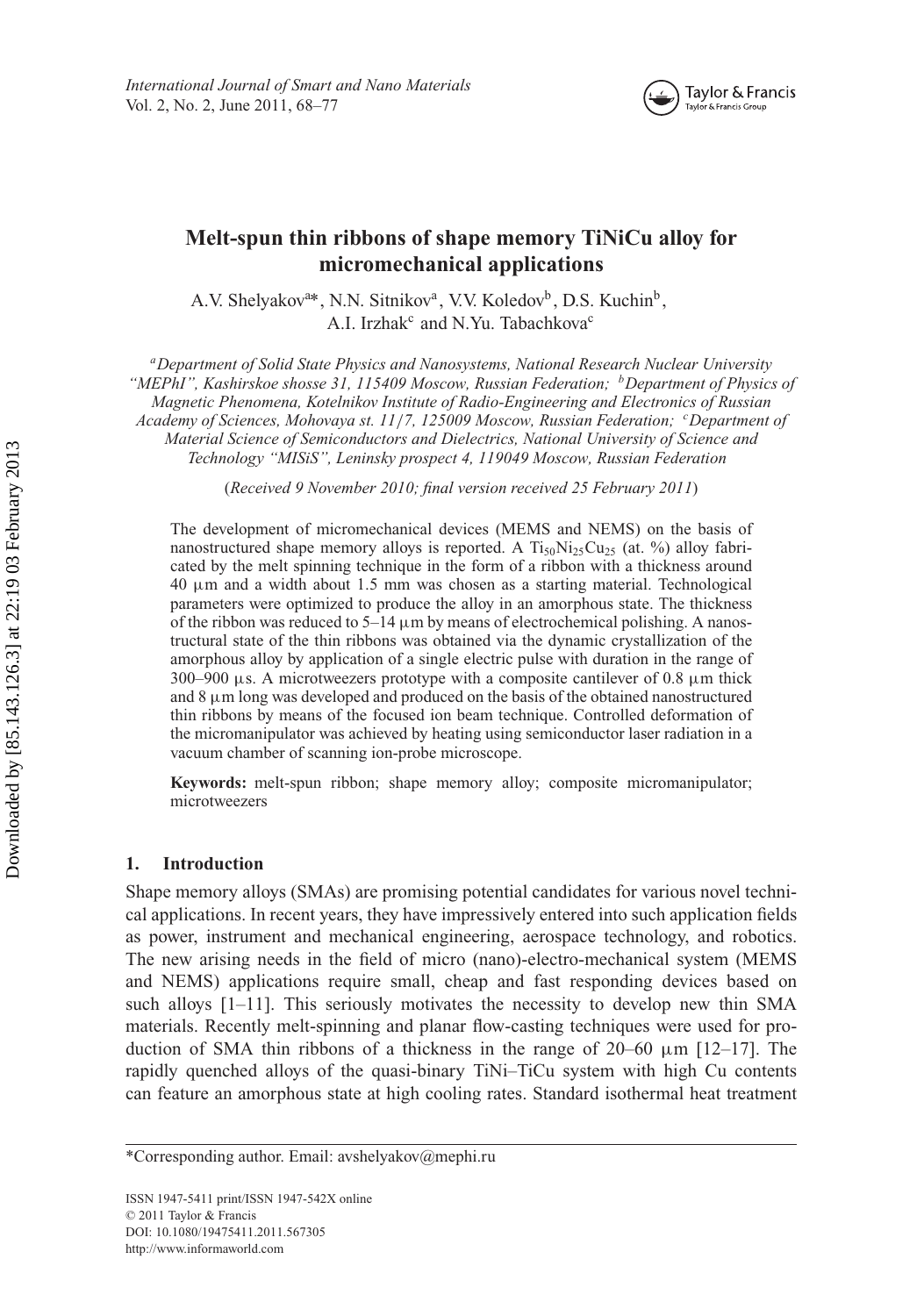of amorphous alloys results in formation of a microcrystalline structure and exhibition of a pronounced shape memory effect (SME). For micromechanical applications it is necessary to obtain thinner SMA ribbons (films) with ultrafine-grained structure. This paper presents an investigation of the influence of thinning the ribbon by electrochemical polishing and dynamic crystallization of the amorphous alloy on its microstructure and thermomechanical properties for the purpose of fabrication of a micromanipulator (microtweezers).

#### **2. Experimental**

The material under investigation was manufactured by a single-roller melt-spinning technique from a pre-synthesized  $Ti_{50}Ni_{25}Cu_{25}$  (at. %) alloy. High purity nickel, titanium and copper were melted six times in an argon arc furnace. The obtained ingots were melted down in quartz crucibles under a purified atmosphere of inert gas and ejected onto the surface of a fast rotating copper wheel at cooling rates around  $10^6$  K/s. Thus, the rapidly quenched  $Ti<sub>50</sub>Ni<sub>25</sub>Cu<sub>25</sub>$  alloy was prepared in the form of continuous (10–30 m long) ribbon with a thickness in the range  $30-50 \mu m$  and a width about 1.5 mm.

Alloy ribbon samples were thinned by electrochemical polishing, using electrolyte PLS-3<sup>®</sup> on the base of thiourea and sulfuric acid with complexing agents produced by TECHNOCOM AS company (http://www.technocom-as.ru). The applied voltage and current density were 5 V and 30–50 mA/cm<sup>2</sup>, respectively, at an operation temperature of  $20^{\circ}$ C.

Thinned ribbon samples were crystallized by a special method of dynamic crystallization of the amorphous alloy. The experimental facility allowed one to heat an amorphous sample by controlled single pulse of electrical current with a given duration and amplitude. To provide the heat energy required for heating up the sample up to crystallization temperature, the relationship between the current density value  $J$  and the duration  $\Delta t$  of the electric pulse was calculated from

$$
J(\Delta t) = \frac{1}{\sqrt{\Delta t}} \sqrt{C \cdot \Delta T \frac{\rho_V}{\rho}} \tag{1}
$$

where  $\rho_V$  is the density of the amorphous ribbon,  $\rho$  the electrical resistivity of the amorphous ribbon, C the specific heat capacity of the amorphous ribbon, and  $\Delta T$  the temperature interval from ambient temperature to that of crystallization.

The surface structure of the samples was observed by scanning electron microscope (SEM, FEI Quanta 600 FEG®). The microstructure observations were performed using a JEM 2100 transmission electron microscope.

The shape memory behavior of the studied melt-spun TiNiCu alloys was characterized by strain–temperature curves obtained by thermal cycling of the ribbon samples through the transformation range under constant stress.

Samples of micromechanical device were prepared out of the  $Ti_{50}Ni_{25}Cu_{25}$  alloy ribbon by the focused ion beam (FIB) technique on a Strata FIB 201® setup (FEI company).

#### **3. Results and discussion**

#### *3.1. Thinning melt-spun ribbon by electrochemical polishing*

The melt-spinning process for the studied alloy is known to produce mainly the amorphous state of the ribbons after solidification [14,16]. A typical cross-section of the ribbons is presented in Figure 1 and characterized by slightly variable thickness.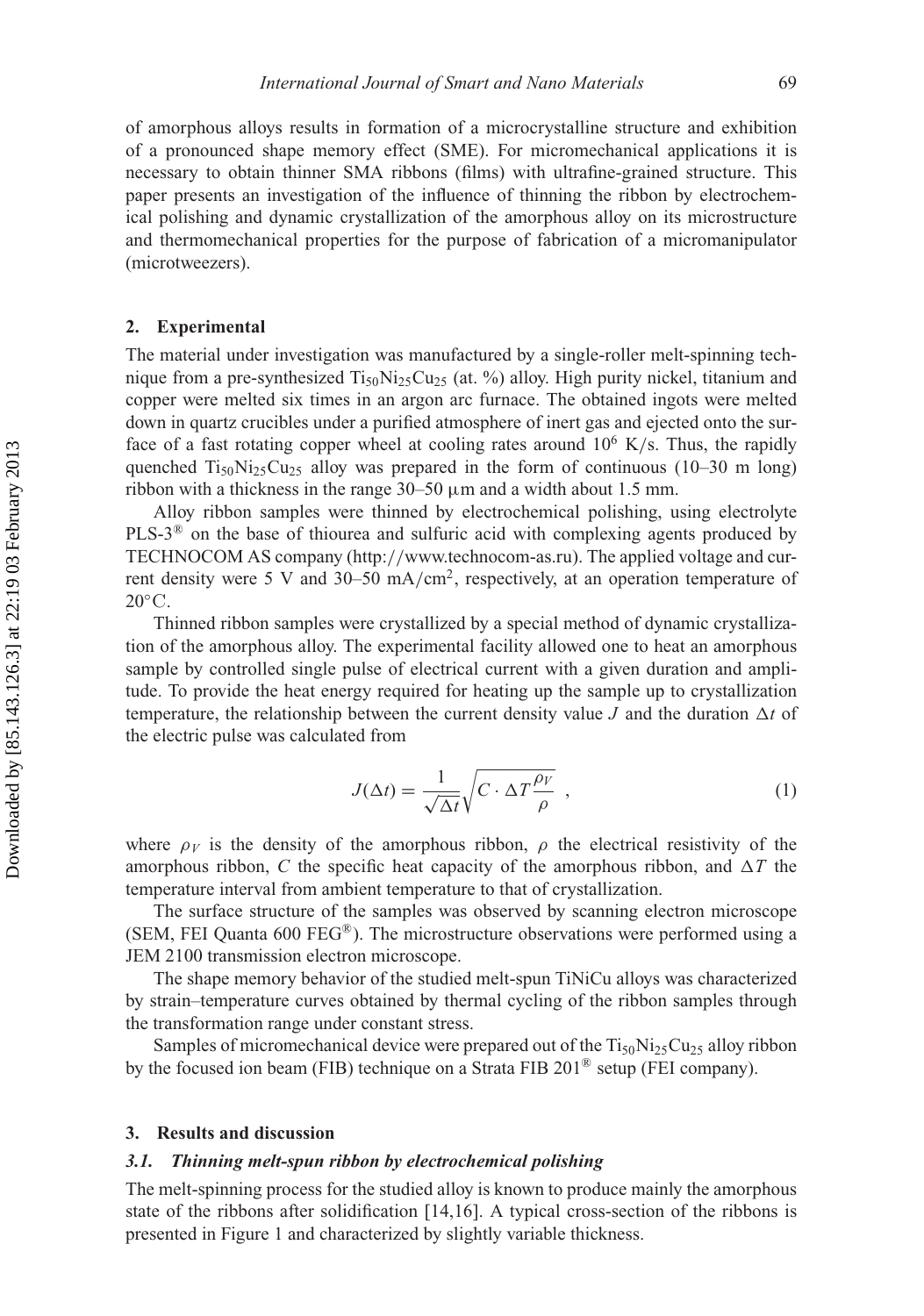

Figure 1. Optical micrograph of a typical cross-section of melt-spun ribbons.



Figure 2. SEM micrographs of the 'free' (a, b) and 'contact' (c, d) surface of the  $Ti_{50}Ni_{25}Cu_{25}$ (at. %) melt-spun ribbons: (a, c) untreated (initial melt-spun); (b, d) thinned (after electrochemical polishing).

Fabricated amorphous ribbons were thinned by electrochemical polishing. The advantage of electropolishing is that the thinning rate can be controlled by the applied voltage. Under the conditions 5 V, 30–50 mA/cm<sup>2</sup> at 20 $^{\circ}$ C, the polishing rate was about 0.5–0.6  $\mu$ m/min. The amorphous Ti<sub>50</sub>Ni<sub>25</sub>Cu<sub>25</sub> alloy ribbon with initial thickness 37  $\mu$ m was polished in 50 minutes providing thin ribbons with thickness around 12  $\mu$ m and 40 mm long. Typical SEM micrographs of the 'free' and 'contact' surfaces of untreated (initial melt-spun) and thinned (after electrochemical polishing) ribbons are shown in Figure 2. It can be seen that in the process of electrochemical machining both the thinning and the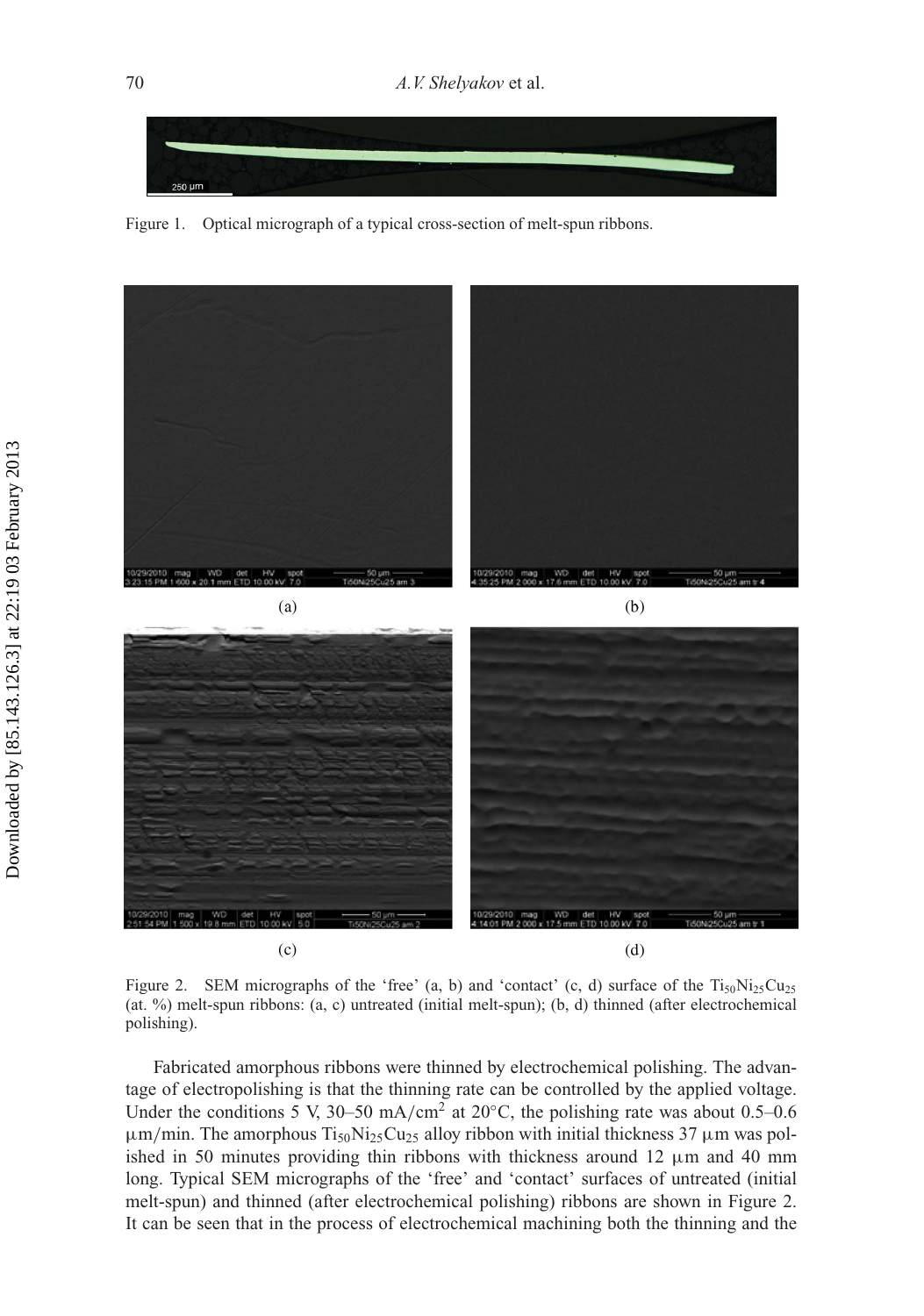polishing of the samples occur, in particular some irregularities disappear and the surface becomes smoother. It should be noted that this technique allows obtaining continuous-solid samples of amorphous ribbons with thickness down to 5  $\mu$ m.

#### *3.2. Microstructure of dynamically crystallized ribbons*

Dynamic annealing of the thinned ribbons was performed in air without any protection. Following calculations from the forgoing equation, the pulse amplitude and duration (Figure 3) were chosen to provide heat energy release required for the sample crystallization. A number of the samples with time of crystallization in the range  $300-900 \mu s$  were prepared.

After electrochemical polishing the ribbon structure remained amorphous as revealed by TEM investigations (Figure 4a). Dynamic crystallization of the thinned ribbons with necessary current density for various times of crystallization resulted in the formation of colonies of fine 60–80 nm thick martensite plates. The corresponding characteristic TEM images for the thinned samples with time of crystallization  $600 \mu s$  are presented in Figure 4b and Figure 4c. In case of insufficient current density, a partially crystallized state was observed (Figure 4d).

#### *3.3. Thermomechanical property measurements*

The shape memory behavior of the ribbons was studied by an experimental setup for which a schematic representation is shown in Figure 5. The setup included a bending press with overall dimensions of  $10\times5\times6$  mm made of brass and consisted of two parts with several raised portions (teeth). The studied sample was placed between these indented parts. The upper part of the press was provided by a load and connected with a wire frame. The shift of the frame was controlled by a differential optical sensor consisted of infrared LED and back-to-back photodiodes. A heater in the lower part of the press allowed one to vary the sample temperature that was controlled by thermocouple. The LED radiation was modulated by audio-frequency for noise reduction. The measurements were controlled by a computer with analog-to-digital and digital-to-analog card.



Figure 3. Current density vs. the time of dynamic crystallization.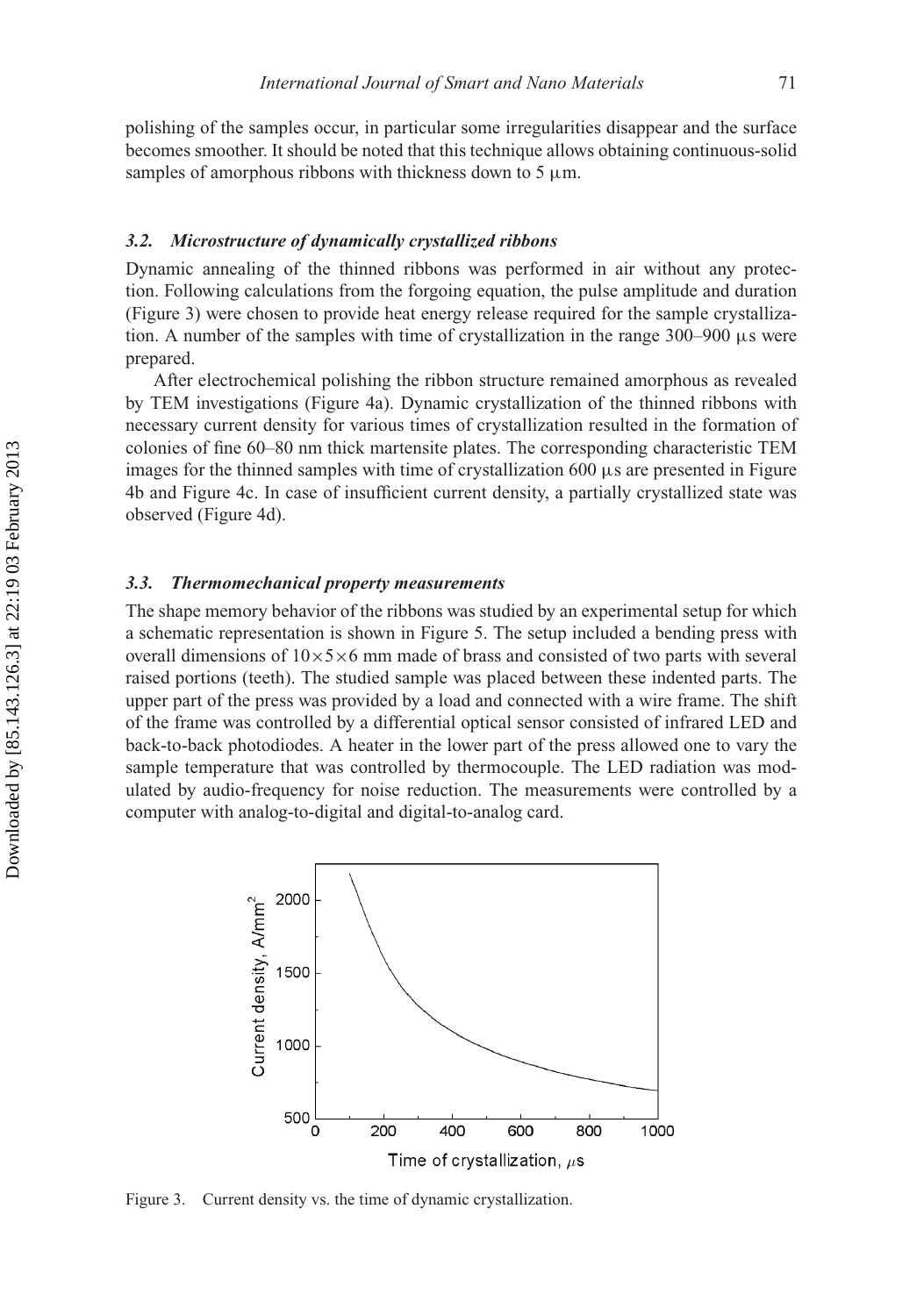

Figure 4. TEM micrographs of the thinned rapidly quenched  $Ti_{50}Ni_{25}Cu_{25}$  (at. %) alloy at an initial state (a) and after dynamic crystallization at 600  $\mu$ s: (b, c) completely crystallized state; (d) partially crystallized state.

In initial condition at ambient temperature the sample was deformed under the applied load. On heating the sample material started undergoing reverse martensitic transformation, and as a result the sample begun to recover the unstrained shape and lifted the upper part of the press. The shift of the upper part was fixed by the sensor and displayed on the computer screen. On cooling the sample returned in initial deformed state. The control program allowed one to thermocycle the sample through the transformation range under different constant stresses.

The characteristic dependence of the bending strain on temperature is shown in Figure 6 for the samples of 12  $\mu$ m thick that were dynamically crystallized in 600  $\mu$ s and for comparison isothermally annealed in a furnace at  $500^{\circ}$ C in 180 s. It was established from the obtained strain–temperature curves that the shape memory behavior was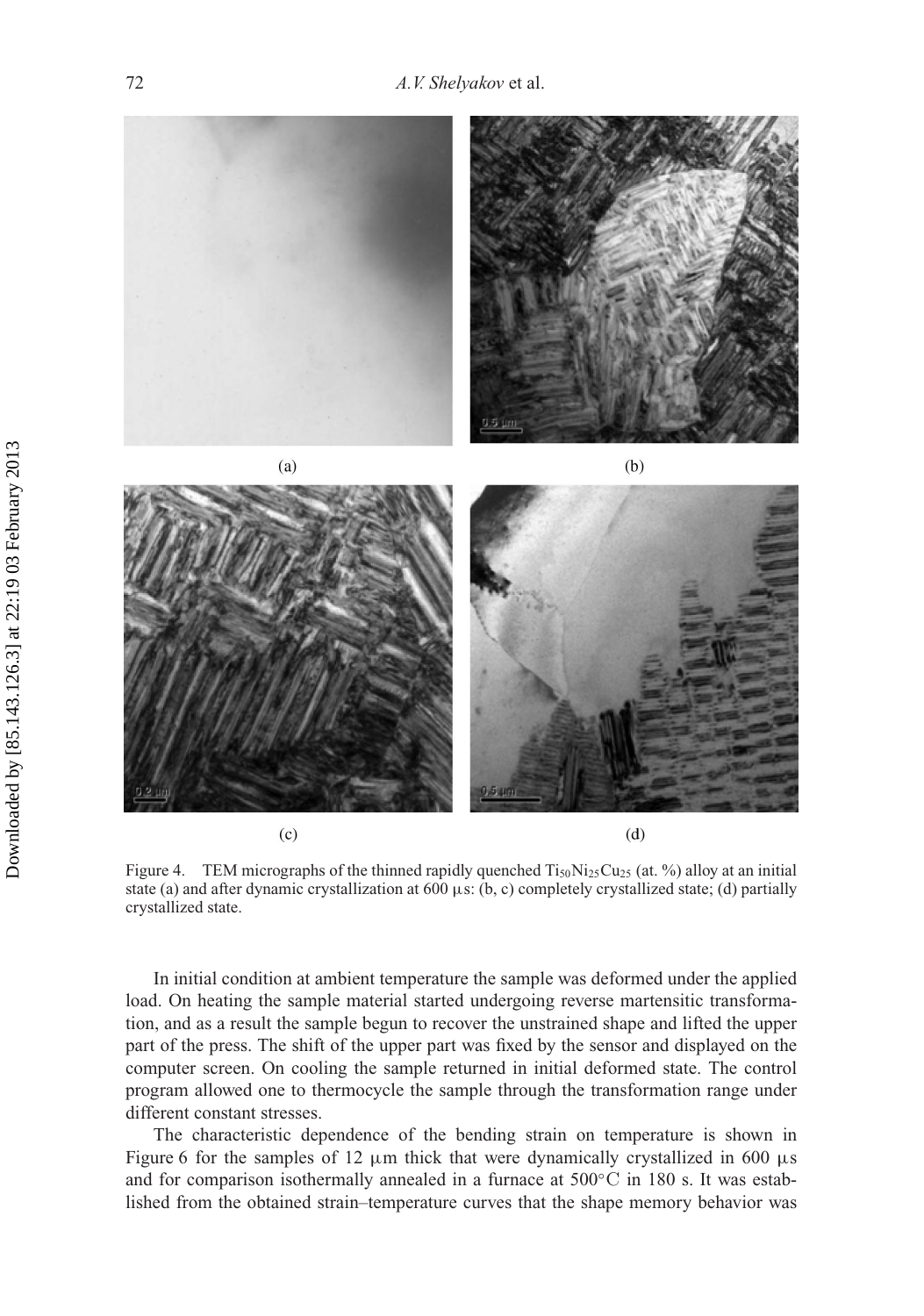

Figure 5. Schematic representation of experimental setup for thermomechanical measurements of SME alloys.



Figure 6. Typical strain vs. temperature curves under constant stress of the  $Ti_{50}Ni_{25}Cu_{25}$  melt-spun ribbons.

very similar for both regimes of crystallization but dynamically crystallized ultrafinegrained samples had lower shape recovery temperatures. The maximum value of measured completely recovered bending strain was 7%.

#### *3.4. Fabrication of composite micromanipulator (microtweezers)*

Nanostructured thin ribbons of the melt-spun  $Ti_{50}Ni_{25}Cu_{25}$  alloy were further used to develop and fabricate micromechanical devices. Recently, composite materials with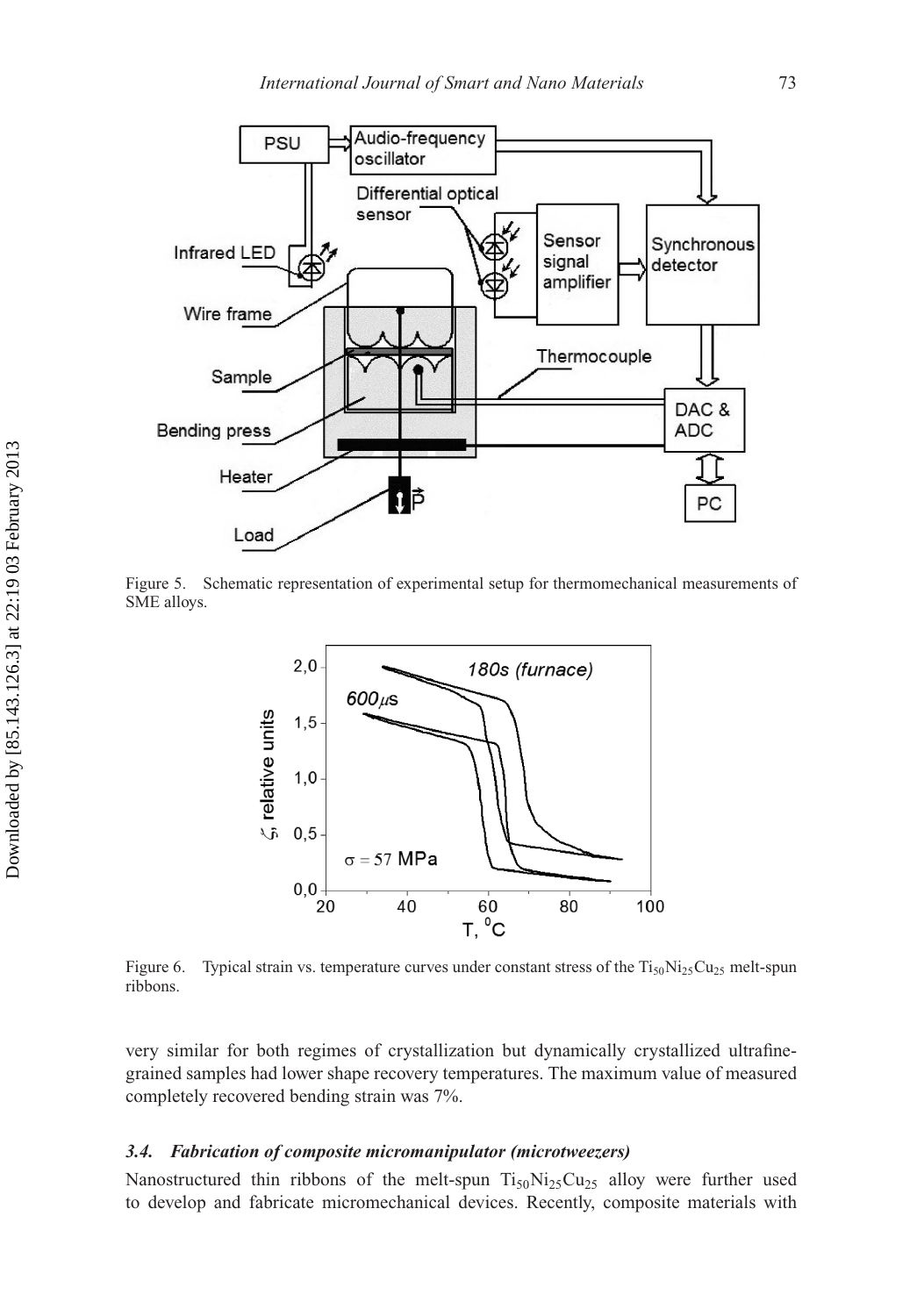

Figure 7. Principle of operation of the composite actuator based on a SMA ribbon: (a) on cooling and (b) on heating.

reversible SME that do not need training in order to obtain multiple reversible deformations have attracted much interest. The proposed composite material consists of a SMA ribbon (film) and an elastic layer of usual metal, which are tightly connected with each other (Figure 7). Prior to the connection, the SMA ribbon was given a pseudoplastic tensile deformation. The process of connecting the layers was carried out at a temperature below that of the reverse martensite transformation. As a result, the composite acquired the ability to perform a significant reversible bending deformation. This ability is based on the fact that the bending deformation of a composite plate consists of contraction on the inner side and extension on the outer side. On heating, the SMA layer exhibits contraction, thus producing tensile deformation in the elastic layer and bending in the composite (Figure 7b). On cooling, the SMA layer returns to the martensite state, whereby the elastic layer contracts and compresses the SMA layer, thus restoring the initial straightened shape (Figure 7a). The detailed description of this composite scheme can be found in [18].

On the basis of the proposed scheme, a microtweezers prototype has been developed and fabricated. The procedure of preparing the micromanipulator was the following (Figure 8). The thinned SMA ribbon was subjected to pseudoplastic tensile prestrain of 3% in the martensite state. A flat surface was formed on the edge that is codirectional with the pseudoplastic strain. Then an elastic platinum layer of the thickness around 400 nm was applied on the flat edge by ion-induced chemical vapor deposition (CVD) in the FIB setup, as shown in Figure 8a. Using the FIB technique a microtweezers prototype was formed in the ribbon with a gap at the end, which provided the possibility of controlled reversible bending (Figure 8b). Figures 8c and 8d present a scheme and a general view of the microtweezers prototype with a composite cantilever of 0.8  $\mu$ m thick and 8  $\mu$ m long.

Finally, the microtweezers were mounted to the end of the tip of micromanipulator Omniprobe 100, as shown in Figure 9a. Heating the SMA layer above the temperature of reverse martensitic transformation induced its contraction (compression) and as a result bending deformation of the cantilever. Cooling the bent composite below the martensitic transition temperature, the elastic layer, returning to the relaxed state, again pseudoplastically deformed the SMA layer and straightened the composite. Thus the micromanipulator (microtweezers) exhibited reversible deformation such that the opening varied from 1200 to 0 nm under the influence of an external source of thermal energy, for example, radiation of a semiconductor laser diode based on a GaAl/GaAlAs heterostructure.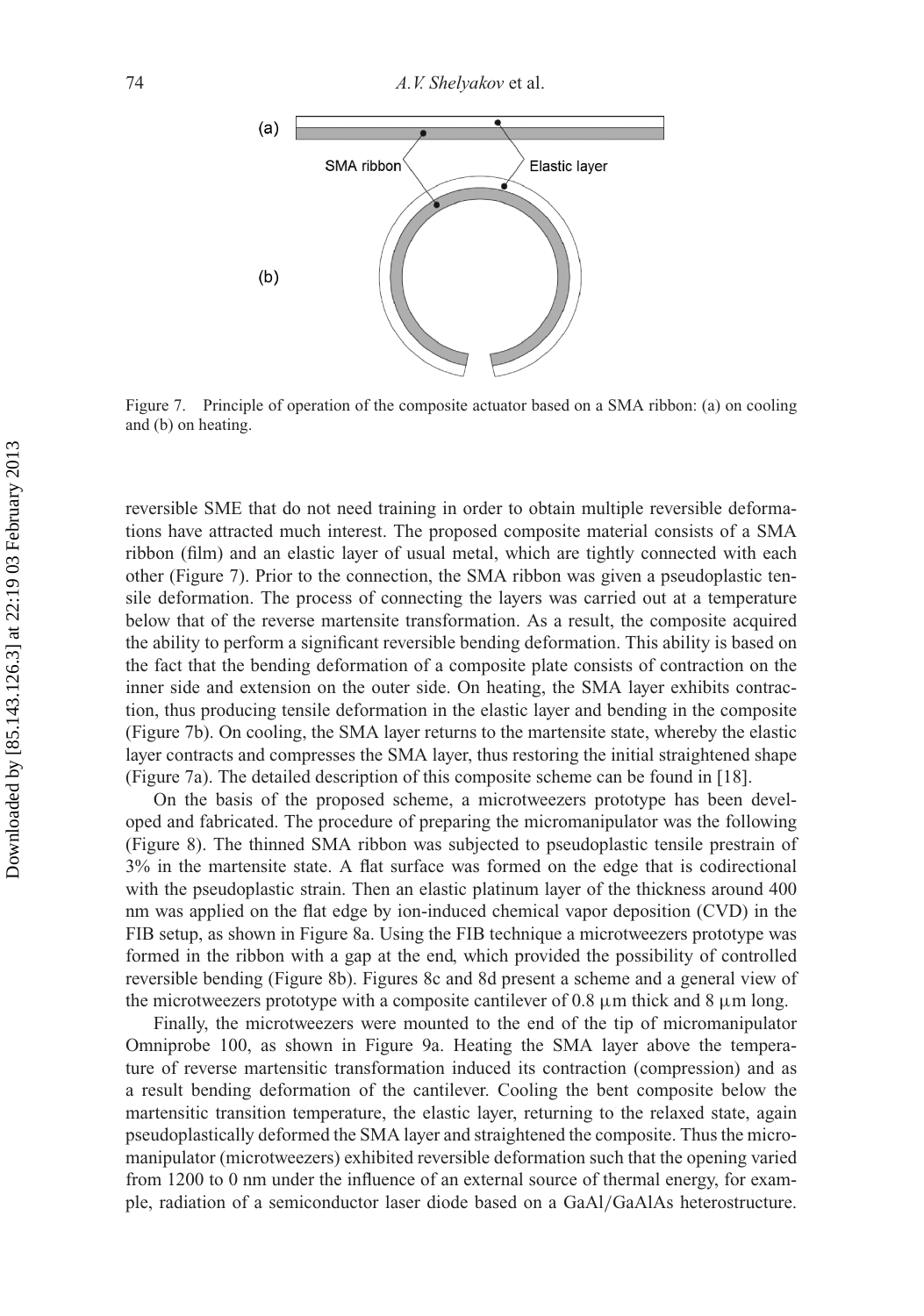

Figure 8. Scheme of preparation (a, b, c) and general view (d) of the microtweezers prototype on the base of the nanostructured thin ribbons of melt-spun shape memory  $Ti_{50}Ni_{25}Cu_{25}$  alloy.

Figure 9 presents a three-dimensional manipulation of graphene sheets (located on a surface of a crystal of pyrolitic graphite) by means of the microtweezers prototype on a needle of micromanipulator Omniprobe. A video with CNT 3D manipulation is availably in the Internet on reference address: http://www.youtube.com/watch?v=pEGL\_IcLxDs.

#### **4. Concluding remarks**

Thin amorphous TiNiCu ribbons of thickness  $5-14 \mu m$  were produced by the meltspinning technique with subsequent electrochemical polishing.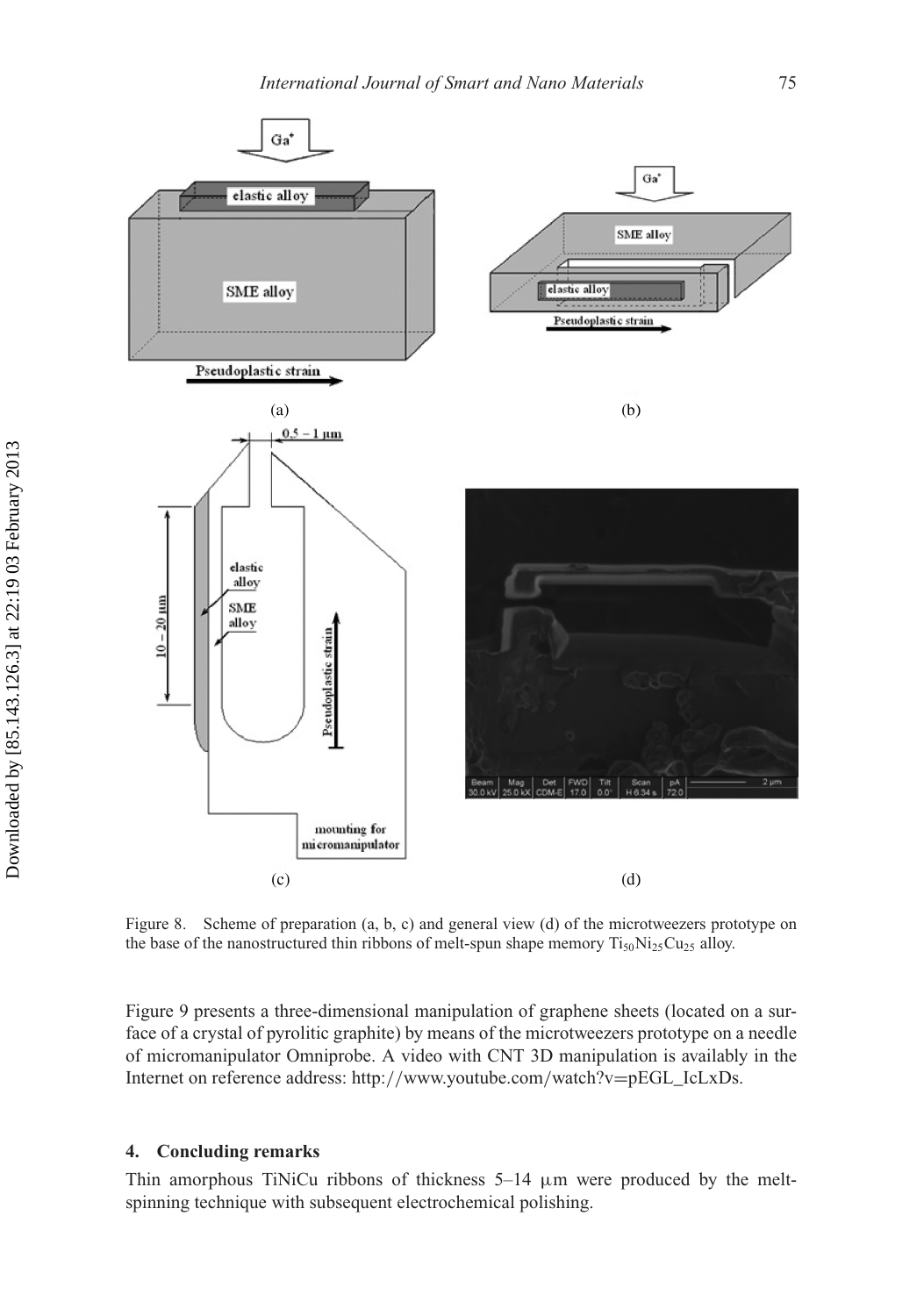

Figure 9. 3D manipulation of graphene sheets by means of the microtweezers prototype on a needle of micromanipulator Omniprobe.

TEM investigations have shown that the dynamic crystallization of the amorphous  $Ti<sub>50</sub>Ni<sub>25</sub>Cu<sub>25</sub>$  alloy via single electric pulse application with a duration in the range 300– 900 µs results in a considerable refinement of the alloy structure. This is accompanied by development of nanosized martensitic plates (20–60 nm).

Thermomechanical measurements have confirmed that dynamically crystallized ultrafine-grained ribbons exhibit a pronounced shape memory effect with completely recovered bending strain up to 7%.

The possibility of fabricating a composite micromanipulator (microtweezers) on the basis of the obtained nanostructured thin ribbons of the melt-spun shape memory  $Ti_{50}Ni_{25}Cu_{25}$  alloy has been demonstrated by means of the FIB technology. A full nanotechnological procedure (selection of nanoobject – removal by microtweezers – replacement – release of the microtweezers) was realized for the example of graphene sheets.

#### **Acknowledgments**

This work has been carried out in the frames of Federal Target Program of Russian Federation, GK No. P726 and No. 14.740.11.0687.

#### **References**

- [1] R.X. Wang, Y. Zohar, and M. Wong, *Residual stress-loaded titanium–nickel shape-memory alloy thin-film micro-actuators*, J. Micromech. Microeng. 12 (2002), pp. 323–327.
- [2] J. Lee and S. Kim, *Manufacture of a nanotweezer using a length controlled CNT arm*, Sensor Actuator Phys. 120 (2005), pp. 193–198.
- [3] H. Fujita, H. Toshiyoshi, G. Hashiguchi, and Y. Wada, *Micromachined tools for nanotechnology*, Riken Rev. 36 (2001), pp. 12–15.
- [4] C. Clevy, A. Hubert, J. Agnus and N. Chaillet, *A micromanipulation cell including a tool changer*, J. Micromech. Microeng. 15 (2005), pp. S292– S301.
- [5] Y.Q. Fu, J.K. Luo, A.J. Flewitt, S.E. Ong, S. Zhang, H.J. Du, and W.I. Milne, *Microactuators of free-standing TiNiCu films*, Smart Mater. Struct. 16 (2007), pp. 2651–2657.